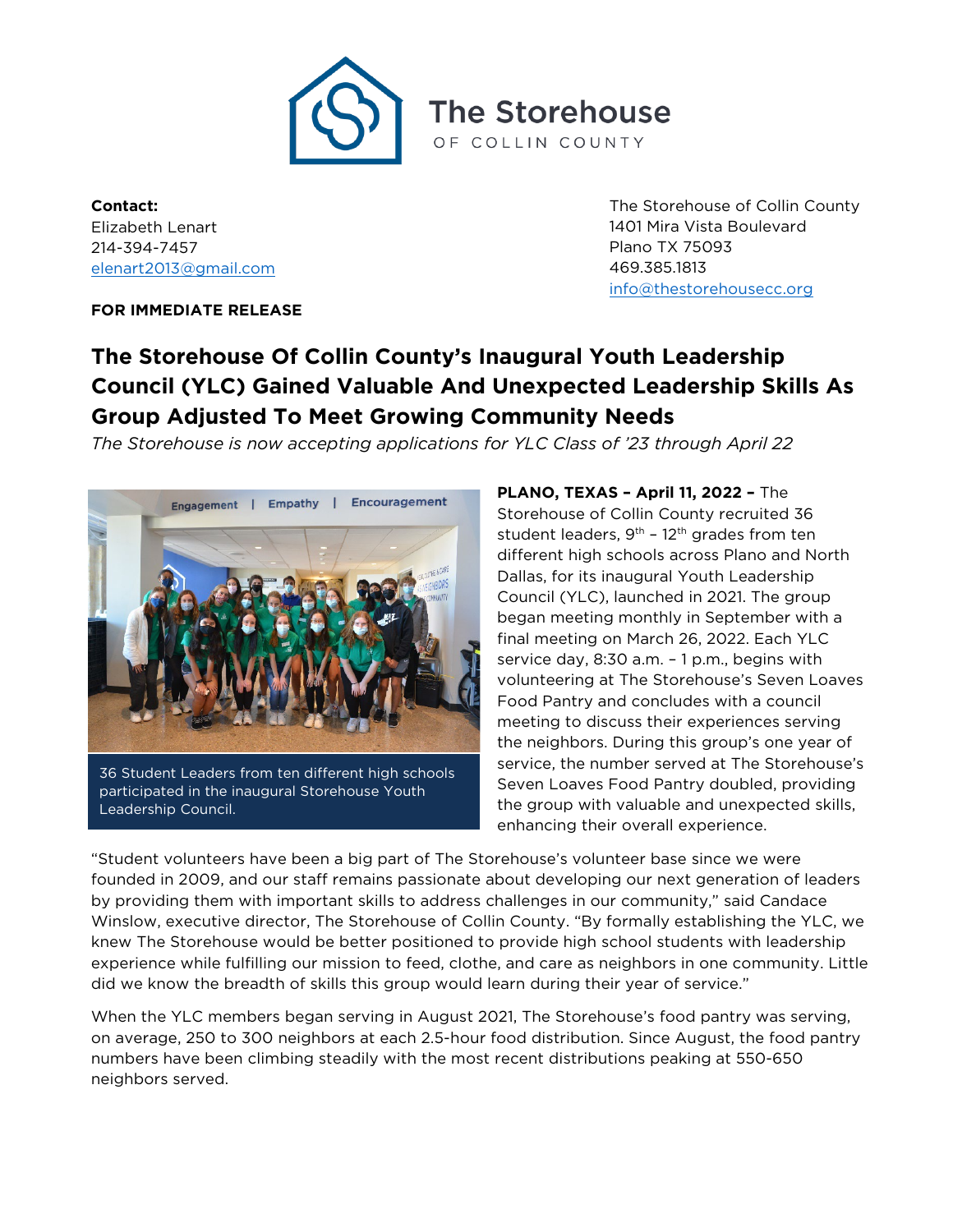"The YLC Members have not only responded to the rising needs serving as volunteers, but they have also learned valuable lessons on operational design and scaling processes to meet increased demand," added Winslow. "These types of firsthand learning experiences requiring flexibility, adjustments, and problem-solving are ones they will carry with them throughout their careers."

"One of the most important things I have learned is when you are serving this many neighbors in the same amount of time, every person in the system has to do their job with excellence," stated YLC Member Noah Ziegelbein. "One mistake or accident, which may not seem like anything big, can influence the entire process. For example, if a bottle of



YLC Member Noah Ziegelbein serving as a hospitality volunteer during a food pantry distribution at The Storehouse.

juice falls off the cart and a new one must be retrieved, this creates a chain reaction which includes a backup and disruption for multiple people, affecting efficiency and altering the time it takes to complete service to neighbors."

In addition to monthly volunteer sessions and council meetings, the YLC members also had the opportunity to flex their problem-solving skills by addressing a specific need for neighbors who visit The Storehouse's Seven Loaves Food Pantry. The problem-solving project started with a monthlong neighbor assessment surveying the most needed toiletries. Once the results were tallied, the YLC members worked on sourcing and distributing toilet paper to pantry visitors in January and February. In total, 4,846 rolls of toilet paper were distributed across four food pantry distribution sessions.

"I enjoyed being assigned a problem to solve, knowing that I am contributing, and being a part of a solution that helps our neighbors," said YLC Member Nora Dufresne.

Groundwork for the YLC was laid by Plano West student Emmalee Mohler as part of her Girl Scouts Gold Award Project. From 2020 through 2021, during the midst of the pandemic, Mohler and her classmate David Huerta, worked on establishing YLC bylaws and expectations with support from The Storehouse's Executive Director, Candace Winslow.



Left: YLC Members Katrina Lam and Vivianne Farlander volunteering in the pantry to assemble food bags. Right: YLC Member Katherine Happe handing a kids' snack bag to a neighbor at pantry distribution.